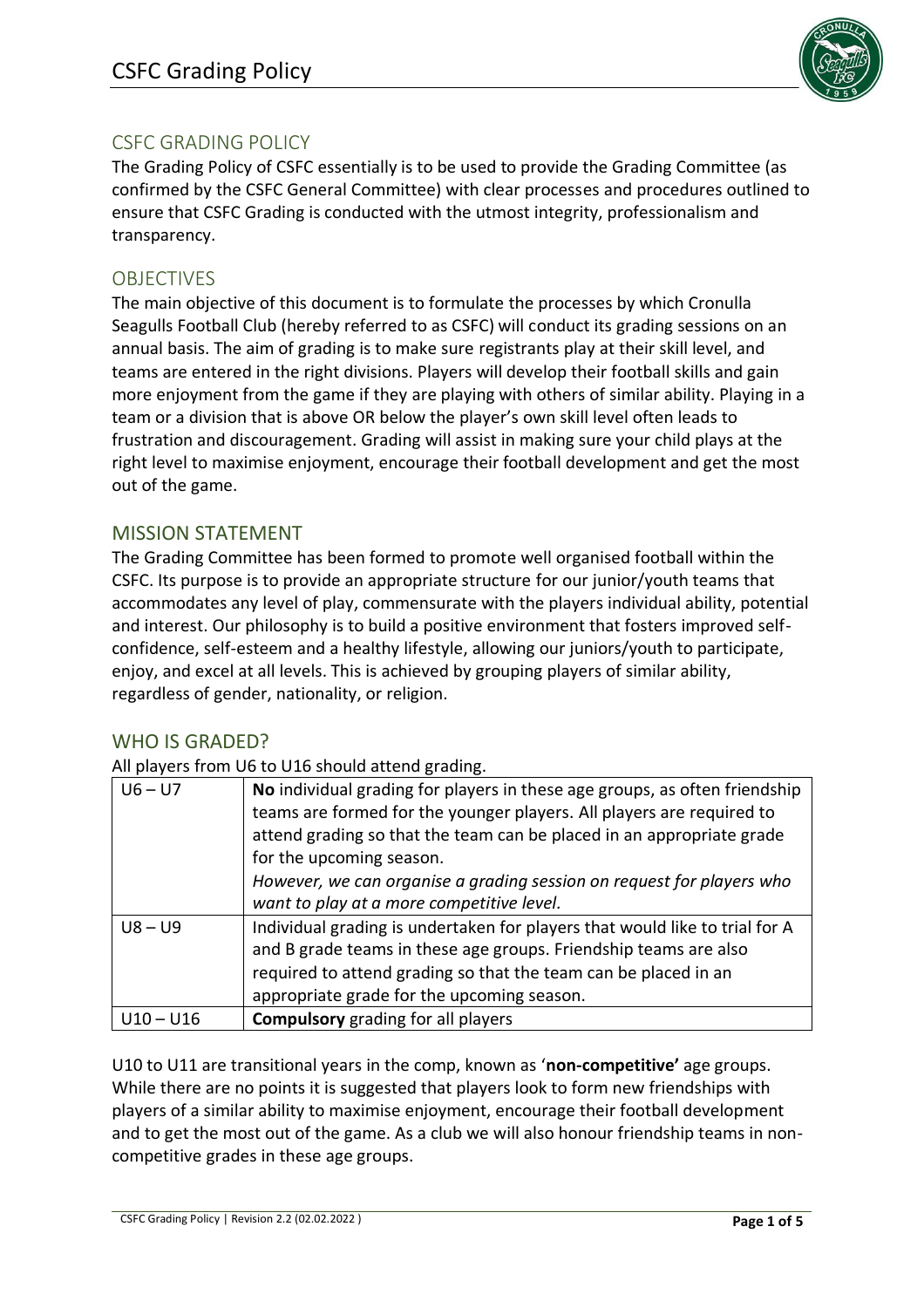

From U12 teams are deemed '**competitive'**, so grading is compulsory to make sure players and teams are placed in the right division

In general terms, senior teams (U21s, All Age and Over 35/45) are not put through a grading policy, as the Management Committee will oversee general placement of senior's teams in relation to previous year's performance, and overall request from players in each team. This process is, as always then at the discretion of the Association as the final Division into which each team will be placed.

Overall, CSFC has some clear objectives in relation to the grading of our junior teams, which are as follows:

### **Players:**

Provide a clear, well defined process to ensure that all players are to be placed in a team that will:

- Best represent their individual level of skill and ability,
- **Ensure teams formed are comprised of similarly skilled players,**
- Maximise opportunities to develop and improve their skills,
- Maximise their enjoyment and love of the game, and
- To provide clear and well managed pathways through age groups and divisions.

#### **Club:**

- Ensure that players are placed in teams in a fair and equitable manner by independent persons,
- Enable the club to properly assess and nominate team grades (i.e. divisions) for the upcoming season.
- Ensure that there will be a Grading Committee made up of a Grading Chairman and several football community members selected by our Committee whom are experienced and suitably qualified and experienced to grade each age group.

All players must be registered in Play Football prior to attending a grading session. This rule is set down by FNSW and CSFC strictly adheres to this policy.

### THE GRADING COMMITTEE

To ensure an unbiased selection of players, an independent Grading Committee is appointed by the Club's Executive Committee. This Grading Committee will consist of skilled and experienced Club coaches and/or senior players. Previous season's coaches are asked to complete a Players Assessment Form to assist the Grading Committee.

### THE GRADING PROCEDURE

For the younger age groups, grading usually takes place in February, before team nominations are due and after registrations have opened. Prior to Grading, the relevant Age Group Coordinators will advise players of dates, times, location etc. This information will also be posted on the CSFC website and Facebook noticeboard.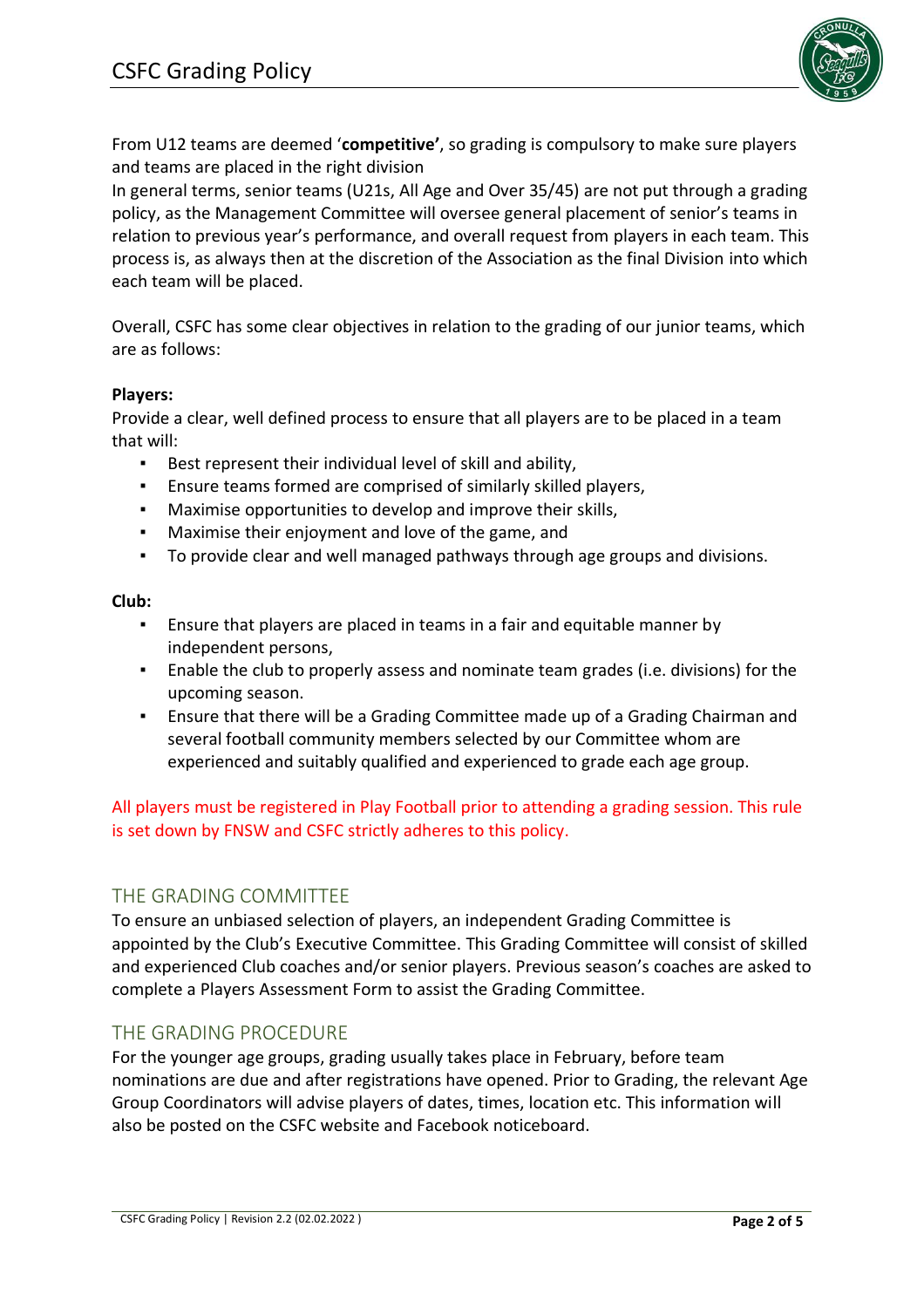

#### For insurance reasons, only registered players can participate in the grading sessions.

On Grading day, players will be given numbers a coloured bib and placed in groups. Please note, these groups do not reflect certain teams and can be based on alphabetical listing, order in which registration was received or previous season's team.

The Grading Committee conducting the grading will look at a number of attributes including core and technical skills (e.g. first touch, striking the ball, 1v1, running with the ball), game skills (positioning, team work, reading the game, principles of play, vision, communication, awareness, tackling etc.) as well as attitude and personal attributes (drive, coachability, determination, leadership, sportsmanship etc..).

Players might be put through a varied set of drills as warm up, but most importantly the Grading Committee will look at the players' PDE (Perception, Decision making, Execution) in game situations, so the focus will be on small sided (4v4 or 5v5) and/or full size games (9v9, or 11v11). These practice matches will enable the Grading Committee to better evaluate their skills and game awareness etc.

Grading decisions will be made jointly by the full Grading Committee, and will take into account feedback and recommendations provided by the previous season's. Please note that team selection is not only based on being the best player on the day. Personal attributes, team balance, and player positions are also considered when teams are formed. Depending on field availability, more than one grading session may be required to ensure that everyone gets an equal opportunity to demonstrate their true talents, especially where there are more than 2 teams in one age group.

If a player is unable to attend, please contact the Grading Coordinator ASAP. The Committee will consider the team/division they played in last season and the player's Coach's confidential feedback/assessment.

#### **Some points to remember:**

Players must arrive 15 minutes prior to the start time to register for the session. All players MUST wear shin pads and boots, and bring water and sunscreen. Please check the CSFC website noticeboard for any last-minute changes.

Parents at trials: No coaching from the side-line is allowed during grading. Parents are encouraged to drop and collect (there are shops and nice cafes nearby). If they stay, we ask they stand well away from the players and Grading Committee. Please give us the opportunity to assess the players' abilities.

During the Grading, some players may be asked to sit out part of the session. This is because the Graders already established a clear understanding of those players' capabilities and they prefer fewer players on the pitch to get a better look at the skills of the remaining players.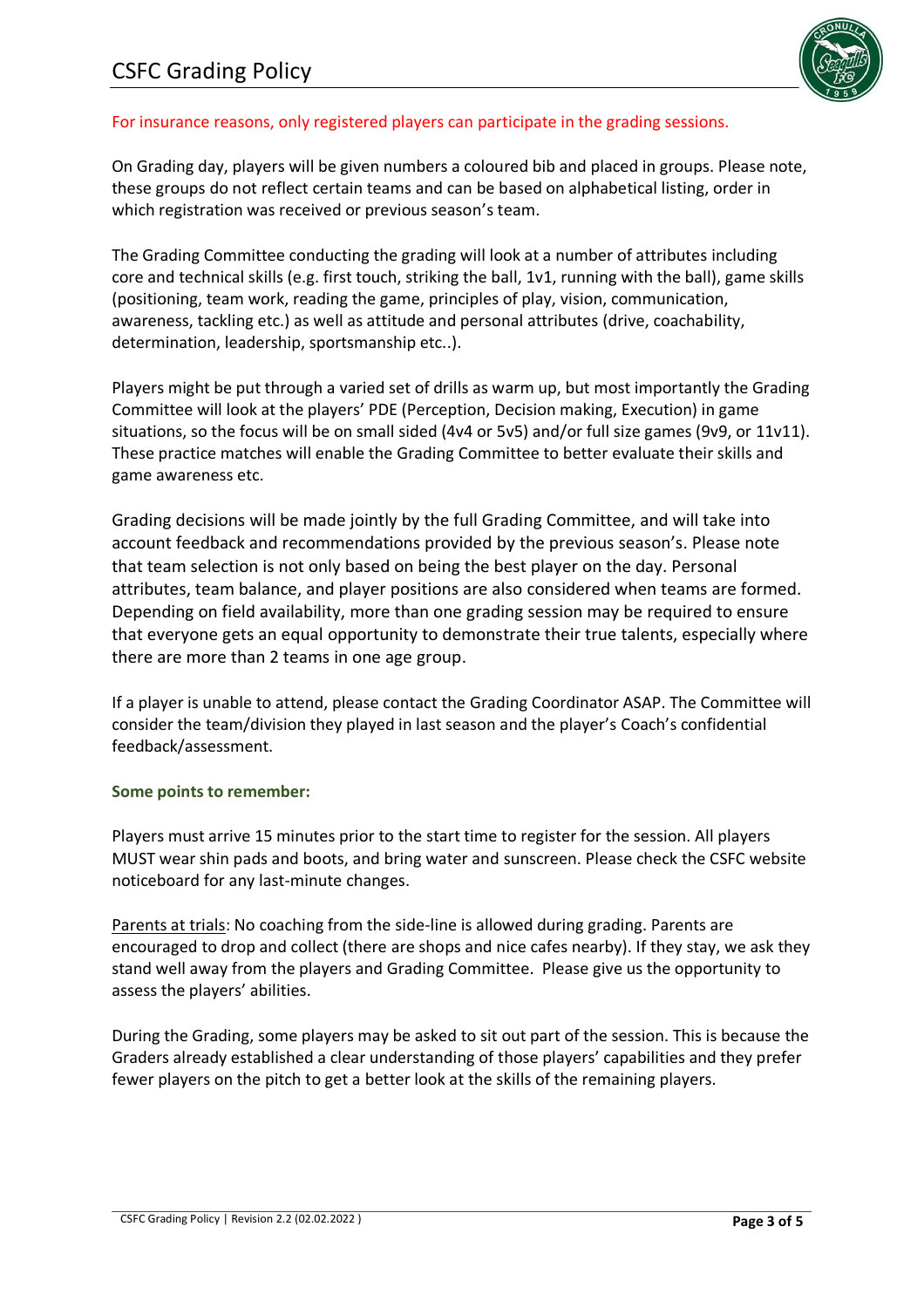

We absolutely try and accommodate 'playing with friends' requests, especially for the teams in lower divisions, but bear in mind that changes to the team are inevitable as teams change in size at U8's U10's and again at U12's.

We are committed to providing opportunities for players wishing to play at a higher and more competitive level as well as having a responsibility to the SSFA, to position our players and teams according to their ability to ensure a balanced and even competition.

CSFC aims to accommodate ALL players, but should registrations exceed recommended number of players to field x number of full teams, preference will be given to RETURNING players and players who do not have another competition to play in.

CSFC and its volunteers strive to do what is fair and right for the Club as a whole. The decision of the Grading Committee is final. De-registrations after the teams have been announced can greatly affect the teams and a lot of effort is required to re-adjust. Only a small portion of the registration fees may be refunded in this case.

### SSFA RECOMMENDATION TO CAPPED TEAM NUMBERS.

Below is the Sutherland Shire Football Association recommendation in relation to capped team numbers for Competition Teams. Under 12 to 16s is 16 Players. Any variation to this cap will be made at the discretion of the Club's Registrar in conjunction with the Grading Chairman and Club Secretary.

### **Disputes**

Any disputed grading's or questions on the grading process need to be directed to the Club's Secretary [secretary@cronullaseagullsfc.com](mailto:secretary@cronullaseagullsfc.com) at the earliest possible convenience, following the team's selection details being published on the website. As a guideline it is expected that any dispute would be lodged, in writing, within 48 hours of the team's listing being published.

All disputed grading's will be referred to the Grading Chairman and executive committee for consideration. They will;

- Review grading notes from the age group's grading session.
- Review the previous season's Coaches report, if the child played with CSFC.
- Discuss the player's performance and attitude with the coach of the previous season.

The Club's Secretary will be provided with the recommendation which may include player development advice. As a guideline the Club's Secretary will be in contact with the player, and / or their parents, within 72 hours of the lodgement of the dispute.

Any further protests about the decision reached by the Grading Chairman must be lodged, in writing addressed to the Club Secretary, within 24 hours. The Club Secretary will convene a meeting to discuss the matter with the Club's Executive Committee.

All grading assessment sheets and player evaluation reports are the Committee-in-Confidence property of CSFC.